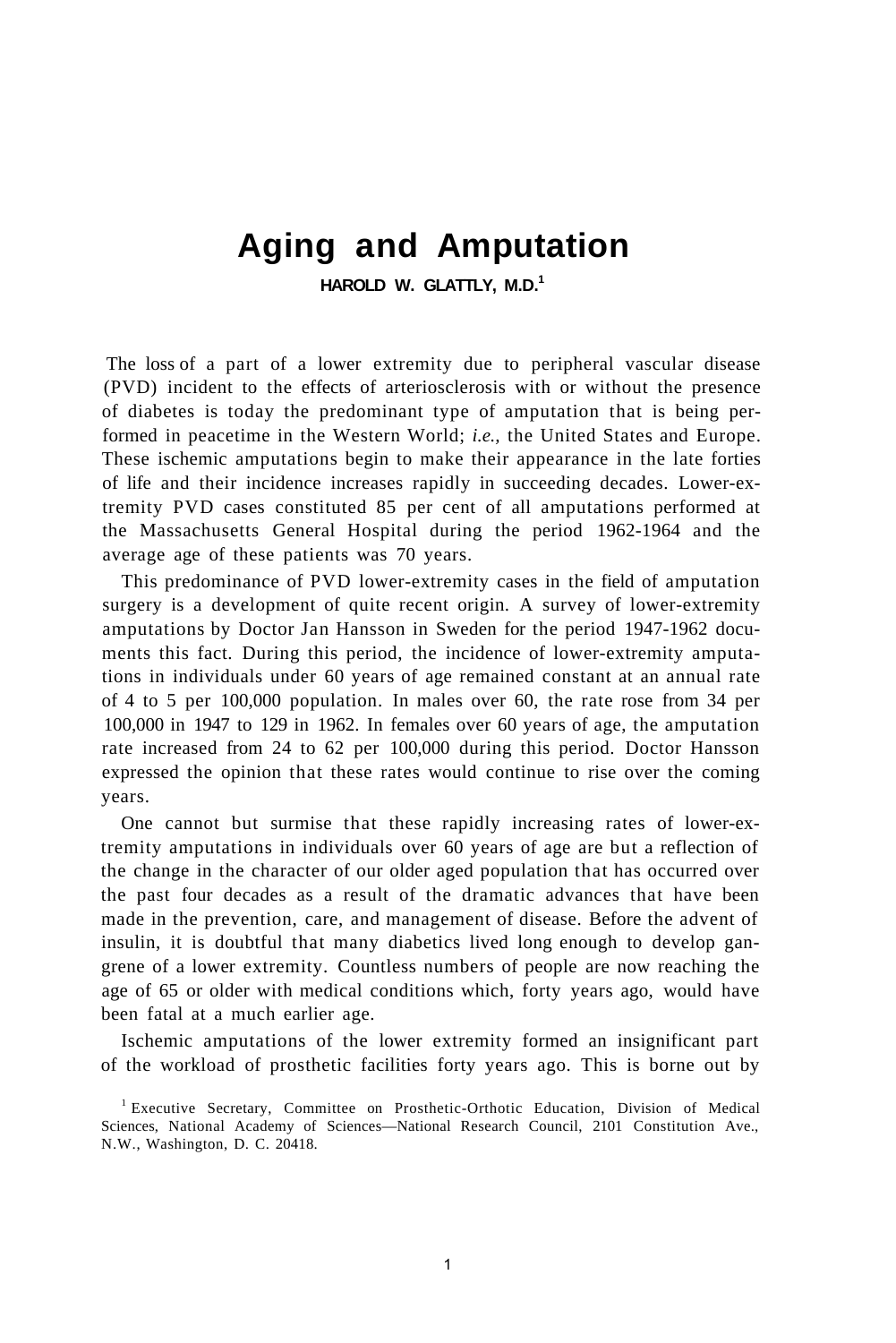Doctor Hansson's Swedish study. In 1926, only 2 per cent of fitted lower-extremity cases were due to PVD amputations, whereas by 1955, they had increased to 57 per cent. Older prosthetists in the United States, whose professional experience dates back to the 1920's, have unanimously stated that this Swedish study accurately reflects their own experience in that forty years ago they rarely fitted a PVD amputee, whereas today these cases form the major part of their workload. The incidence of ischemic amputations was relatively low in 1926 and at that time the mortality rate for these operations was extremely high in view of the fact that no means were available to control infection. Furthermore, it appears that forty years ago very few of these cases were considered as candidates for prosthetic rehabilitation.

Potentially, the Medicare Act for the Aged which became effective in July 1966 can relieve a serious national inequity that in the past has involved the older aged amputees in this country. Over the years federal and state programs have been available to provide financial assistance for needy amputees from birth until they reached the 60 to 65 year age period. The Children's Bureau and the Vocational Rehabilitation Administration of the Department of Health, Education, and Welfare have conducted these assistance programs through their support of corresponding state agencies. Until the Medicare Act, amputees and other handicapped individuals over 65 years of age who needed assistance, except for beneficiaries of the Veterans Administration, have been dependent upon local welfare programs that varied widely in their character throughout the country. The 1964 annual VRA report revealed that only 1.7 per cent of their rehabilitated cases for that year were over 65 years of age. Yet this older aged segment of our population is characterized by multiple disabilities and, as a group, does not have the financial resources to take advantage of the rehabilitation opportunities that are available in most sections of this country. A bulletin of the National Health Survey of the Public Health Service, Series 10, Number 32, reports that 50 per cent of citizens 65 years or older have incomes of less than \$3,000 per year and that 50 per cent have disabilities that limit materially their daily activities.

Table 1 compares, in terms of their ages, a study of 12,000 new, fitted amputees that were collected during the two-year period 1961-1963 in the United States with all new cases that were furnished prostheses in Great Britain in 1962. No unfitted or old amputee cases provided with a new replacement device are included in these two groups of amputees.

| TABLE 1 |  |
|---------|--|
|         |  |

| Percentage of Total Cases by Age | Great Britain 1962, 3,216 Cases | United States 1961-1963, 12,000 Cases |
|----------------------------------|---------------------------------|---------------------------------------|
| Over 60 years                    | 57.6 per cent                   | $37.0$ per cent                       |
| Over 65 years                    |                                 | $27.0$ per cent                       |
| Over 70 years                    | $32.5$ per cent                 | $13.0$ per cent                       |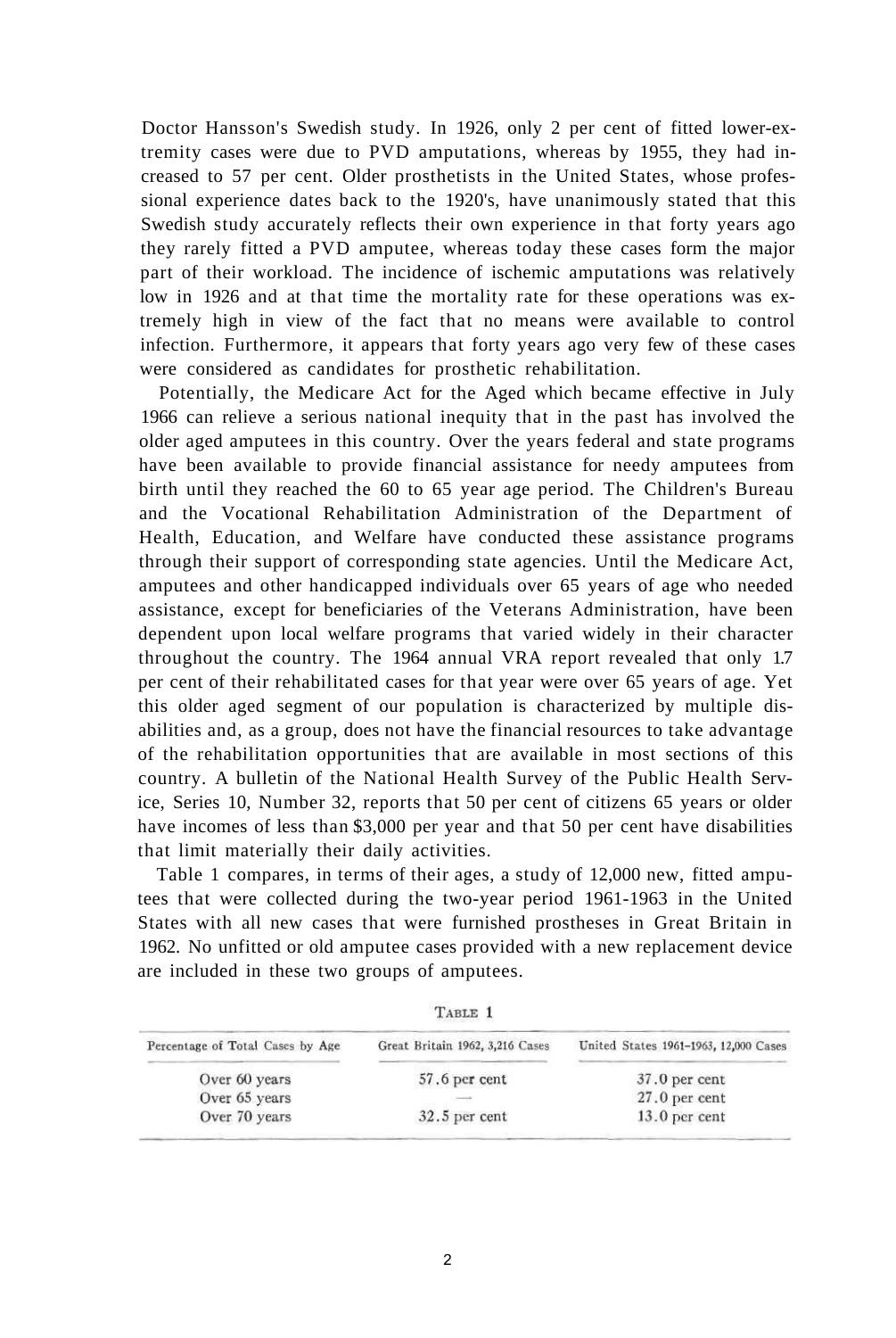The basis for this wide disparity between Great Britain and the United States with respect to the fitting of older aged amputees is economic. Any amputee in Great Britain, regardless of his age, can receive a prosthesis at government expense if he demonstrates that he has some useful prosthetic rehabilitation potential.

Table 2 presents the sources of payment for prostheses of the 12,000 new, fitted cases cited in Table 1 above. Cases assisted by welfare agencies are almost exclusively geriatric since the state programs subsidized by the Children's Bureau and VRA are available to younger amputees.

| Source of Payment                         | Percentage |
|-------------------------------------------|------------|
| Amputee or His Family                     | 34.5       |
| State Bureau of Vocational Rehabilitation | 26.5       |
| Welfare Agency                            | 12.7       |
| Veterans Administration                   | 12.7       |
| <b>Insurance Companies</b>                | 9.0        |
| State Crippled Children's Services        | 4.6        |

TABLE 2. SOURCE OF PAYMENT FOR PROSTHESES (12,000 New Cases-1961-1963)

The data presented in Table 2 apply to the United States as a whole and vary widely between individual states. This is illustrated by Table 3 that compares the percentage of new, fitted cases over 65 years of age in two states

|                                    | TABLE 3                                         |                                                 |         |
|------------------------------------|-------------------------------------------------|-------------------------------------------------|---------|
| State                              | Percentage of New Fitted<br>Cases Over 65 Years | Percentage of Prostheses Paid for by<br>Amputee | Welfare |
|                                    |                                                 |                                                 |         |
|                                    | 0.0                                             |                                                 |         |
| (National Average, Table 1, above) | 27.0                                            |                                                 |         |

that have, roughly, the same numerical population. The relatively higher economic status of state A and its well-developed welfare programs, as compared with state B, form the basis for the very wide disparity in the fitting of older aged amputees in these two states. The Medicare Act is now available to provide the geriatric amputees in state B with the prosthetic rehabilitation services that have been denied them in the past.

Individuals with peripheral vascular disease of their lower extremities of a severity requiring amputation have, as a group, multiple disabilities that can abridge and even reduce to zero their prosthetic rehabilitation potential. The prosthetic evaluation of these cases, therefore, is critical. They have widely varying rehabilitation goals. Recent studies of these geriatric amputees indicate that, under present management concepts, only about 30 per cent will